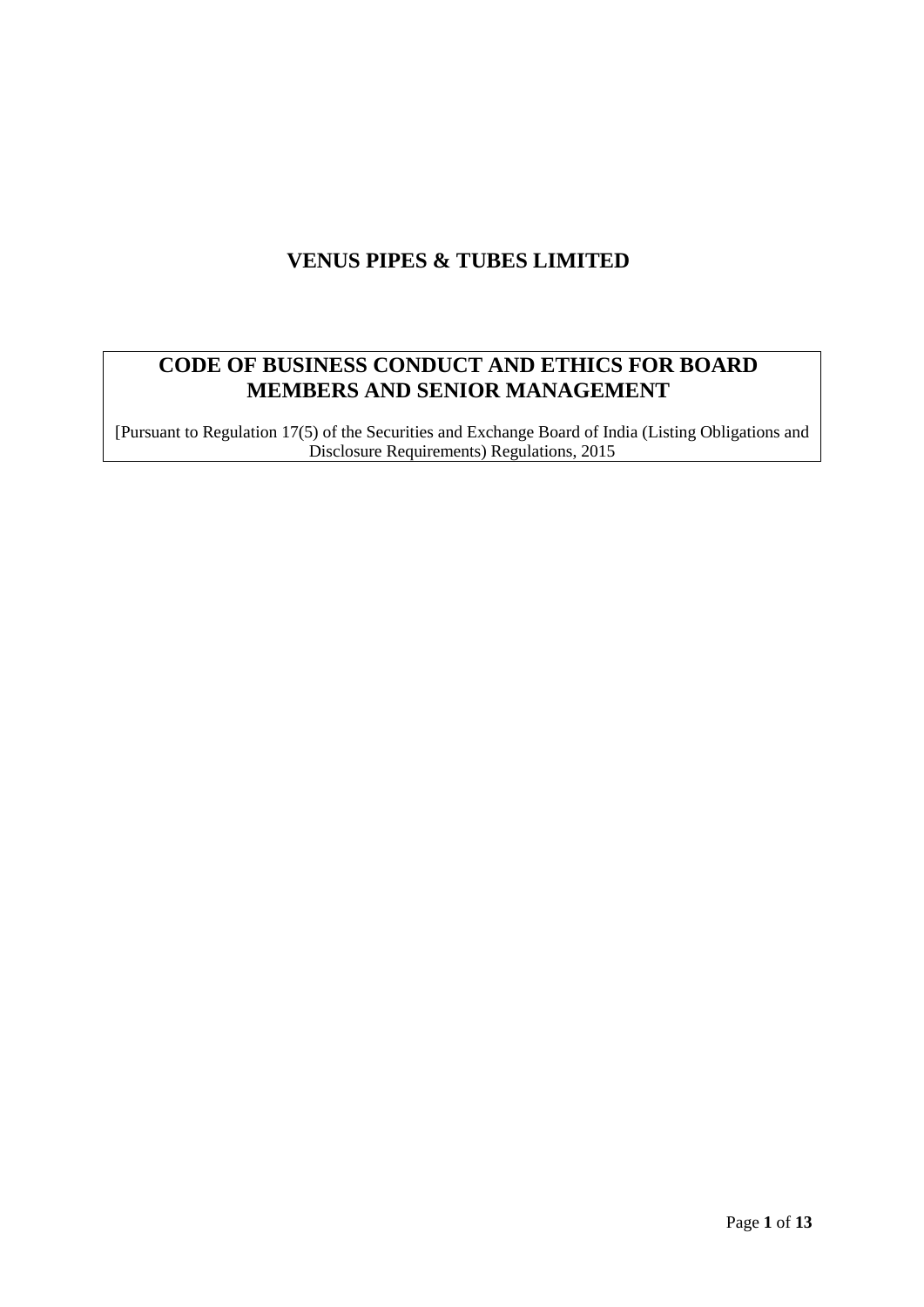# **VENUS PIPES & TUBES LIMITED CODE OFBUSINESS CONDUCT AND ETHICS FOR BOARD MEMBERS AND SENIOR MANAGEMENT**

### **1. INTRODUCTION**

- 1.1 This code shall be called "**The Code of Business Conduct and Ethics for Board Members and Senior Management**" (the "**Code**") of **VENUS PIPES & TUBES LIMITED** (hereinafter referred to as "**VENUS**" **or** "**Company**").
- 1.2 The purpose of the Code is to enhance ethical and transparent process in managing the affairs of the Company.
- 1.3 The Code has been framed specially in compliance of the provisions of Regulation 17(5) of the Securities and Exchange Board of India ("**SEBI**") (Listing Obligations and Disclosure Requirements) Regulations, 2015, as amended from time to time ("**SEBI LODR Regulations**").
- 1.4 It shall come into force with effect from October 21, 2021.

### **2. DEFINITIONSANDINTERPRETATION**

In the Code, unless repugnant to the meaning or context thereof, the following expressions shall have the meaning given to them below:

- 2.1 "**Act**" shall mean the Companies Act, 2013 and the rules framed there under, as amended from time to time;
- 2.2 "**Board / Board of Directors**" shall mean the Board of Directors of the Company;
- 2.3 "**Board Members**" shall mean the Directors on the Board;
- 2.4 "**Duties of Directors/Independent Directors**" shall mean and include duties as laid down in the Act including any amendment thereof and as enumerated in **Annexure-1** of the Code;
- 2.5 "**Independent Directors**" shall mean a director referred to in Section 149 (6) of the Act;, Regulation 16(b) of SEBI Listing Regulations and other provisions of applicable law, as amended from time to time;
- 2.6 "**Key Managerial Personnel**" shall mean key managerial personnel as defined in sub section (51) of the Section 2 of the Act;
- 2.7 "**Part-time Directors**" shall mean Directors on the Board who are not in whole-time employment of the Company;
- 2.8 "**Relative**" shall have the same meaning as defined in Section 2 (77) of the Act. read with the rule 4 of the Companies (Specification of Definition Details) Rules, 2014, as may be amended from time to time, as defined in Annexure-2;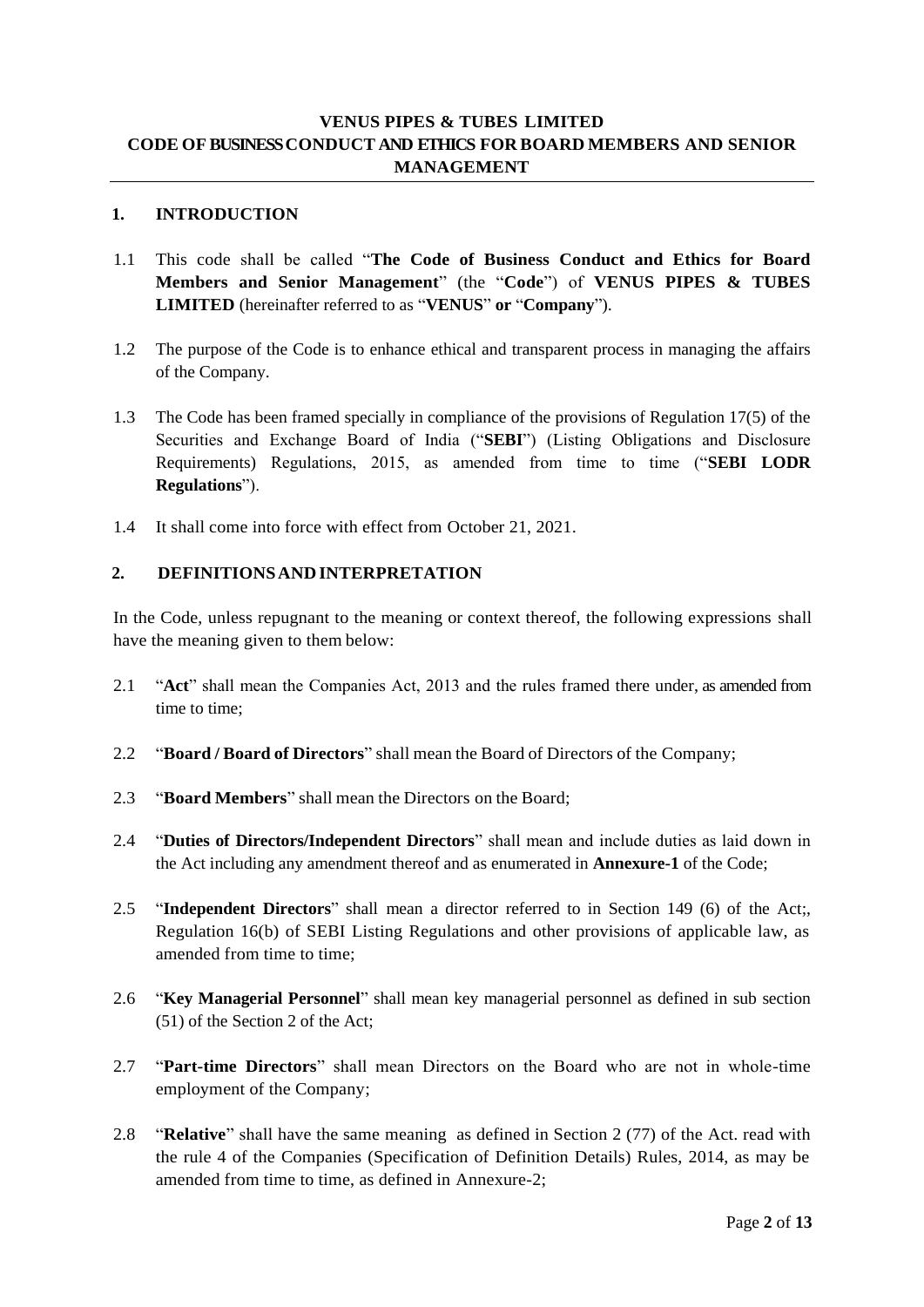- 2.9 "**Senior Management**" shall mean officers/personnel of the Company who are members of its core management team excluding Board and would comprise all members of management one level below the Chief Executive Officer/Managing Director/Whole Time Director/Manager (including Chief Executive Officer/Manager, in case they are not part of the Board) and shall specially include Company Secretary and Chief Financial Officer and all those executives who are directly reporting to any of the functional director; and
- 2.10 "**Whole-time Directors**" or "**Functional Directors**" shall mean the Directors on the Board who are in whole-time employment of the Company.

**Note:** *In the Code words importing the masculine gender shall include feminine gender and words importing singular shall include the plural or vice-versa.*

# **3. APPLICABILITY**

- 3.1 The Code shall be applicable to the following personnel:
- a) All Whole-time Directors including the Chairman and Managing Director of the Company;
- b) All Part-time Directors i.e. Part-Time non-Official/Independent Directors, Part-Time Government Nominee Directors; and
- c) Senior Management.
- 3.2 The Whole-time Directors and Senior Management should continue to comply with other applicable/to be applicable policies, rules and procedures of the Company.

#### **4. CONTENTS OF CODE**

- Part I General Moral Imperatives
- Part II Specific Professional Responsibilities
- Part III Specific Additional Provisions for Board Members and Senior Management.

The Code is intended to serve as a basis for ethical decision-making in the conduct of professional work. It may also serve as a basis for judging the merit of a formal complaint pertaining to violation of professional ethical standards.

It is understood that some words and phrases in the Code are subject to varying interpretations. In case of any conflict, the decision of the Board shall be final.

#### **PART-I**

#### **5. GENERAL MORAL IMPERATIVES**

#### **5.1 Contribute to society and human well being**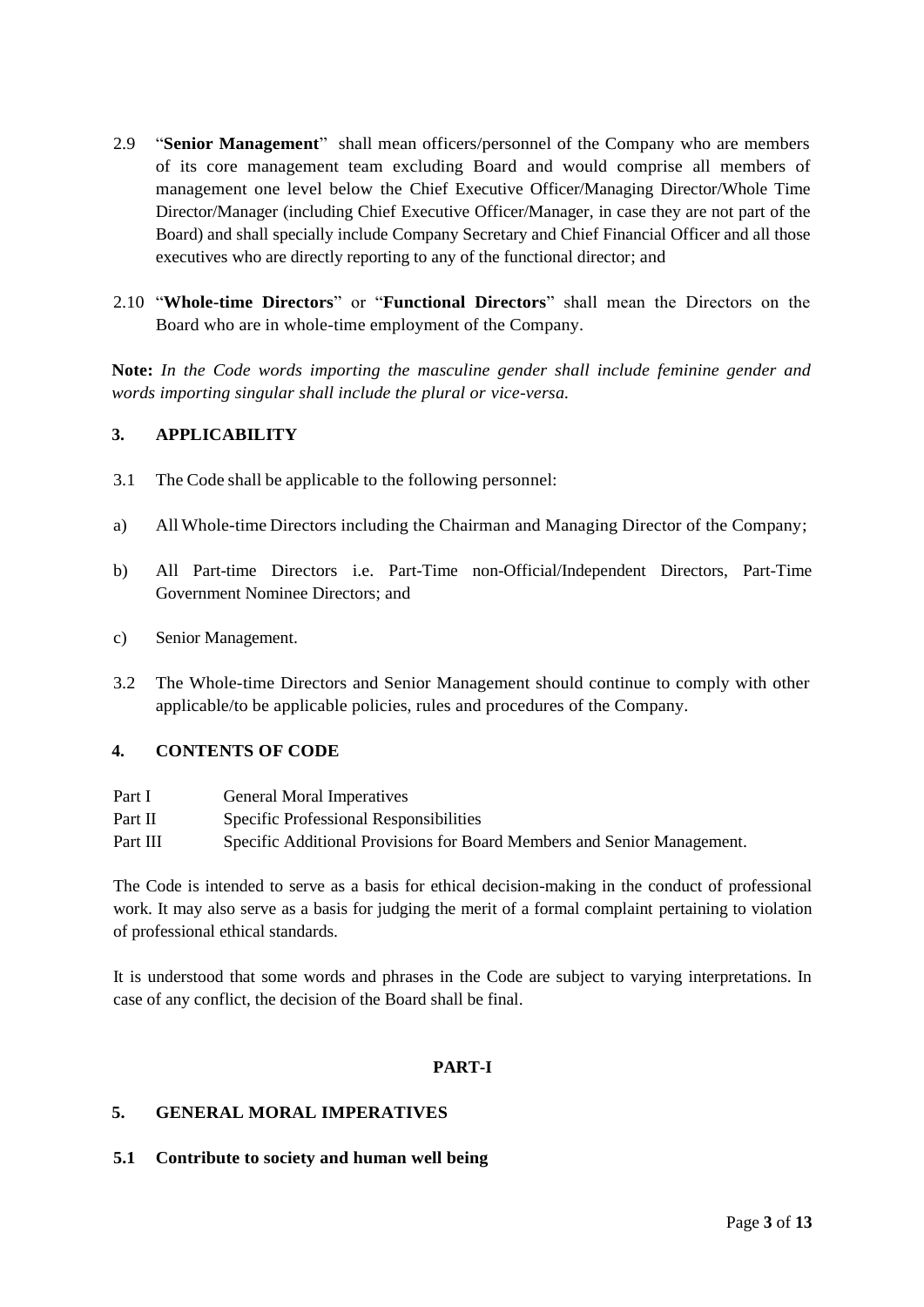- 5.1.1 This principle concerning the quality of life of all people, affirms an obligation to protect fundamental human rights and to respect the diversity of all cultures. We must attempt to ensure that the products of our efforts will be used in socially responsible ways, will meet social needs and will avoid harmful effects to health and welfare of others. In addition to a safe social environment, human well being includes a safe natural environment.
- 5.1.2 Therefore, all Board Members and Senior Management who are accountable for the design, development and promotions of Company's products, must be alert to, and make others aware of, both a legal and a moral responsibility for the safety and the protection of human life and environment.

# **5.2 Be honest and trustworthy and practice integrity**

- 5.2.1 Integrity and honesty are essential components of trust. Without trust an organization cannot function effectively.
- 5.2.2 All Board Members and Senior Management are expected to act in accordance with the highest standards of personal and professional integrity, honesty and ethical conduct, while conducting business of the Company.

### **5.3 Be fair and take action not to discriminate**

5.3.1 The value of equality, tolerance, respect for others, and the principles of equal justice govern this imperative. Discrimination, on the basis of race, sex, religion, caste, age, disability, national origins or other such factors, is an explicit violation of the Code.

#### **5.4 Honour confidentiality**

- 5.4.1 This principle of honesty extends to issues of confidentiality of information. The ethical concern is to respect all obligations of confidentiality to all stakeholders unless discharged from such obligations by requirements of the law or other principles of the Code.
- 5.4.2 All Board Members and Senior Management, therefore, shall maintain the confidentiality of all confidential unpublished information about the business and affairs of VENUS .

#### **5.5 Pledge and Practice**

- 5.5.1 To strive continuously to bring about integrity and transparency in all spheres of the activities.
- 5.5.2 Work unstintingly for eradication of corruption in all spheres of life.
- 5.5.3 Remain vigilant and work towards growth and reputation of the Company.
- 5.5.4 Bring pride to the organization and provide value-based services to Company's stakeholders.
- 5.5.5 Do duty conscientiously and without fear or favour.

# **PART-II**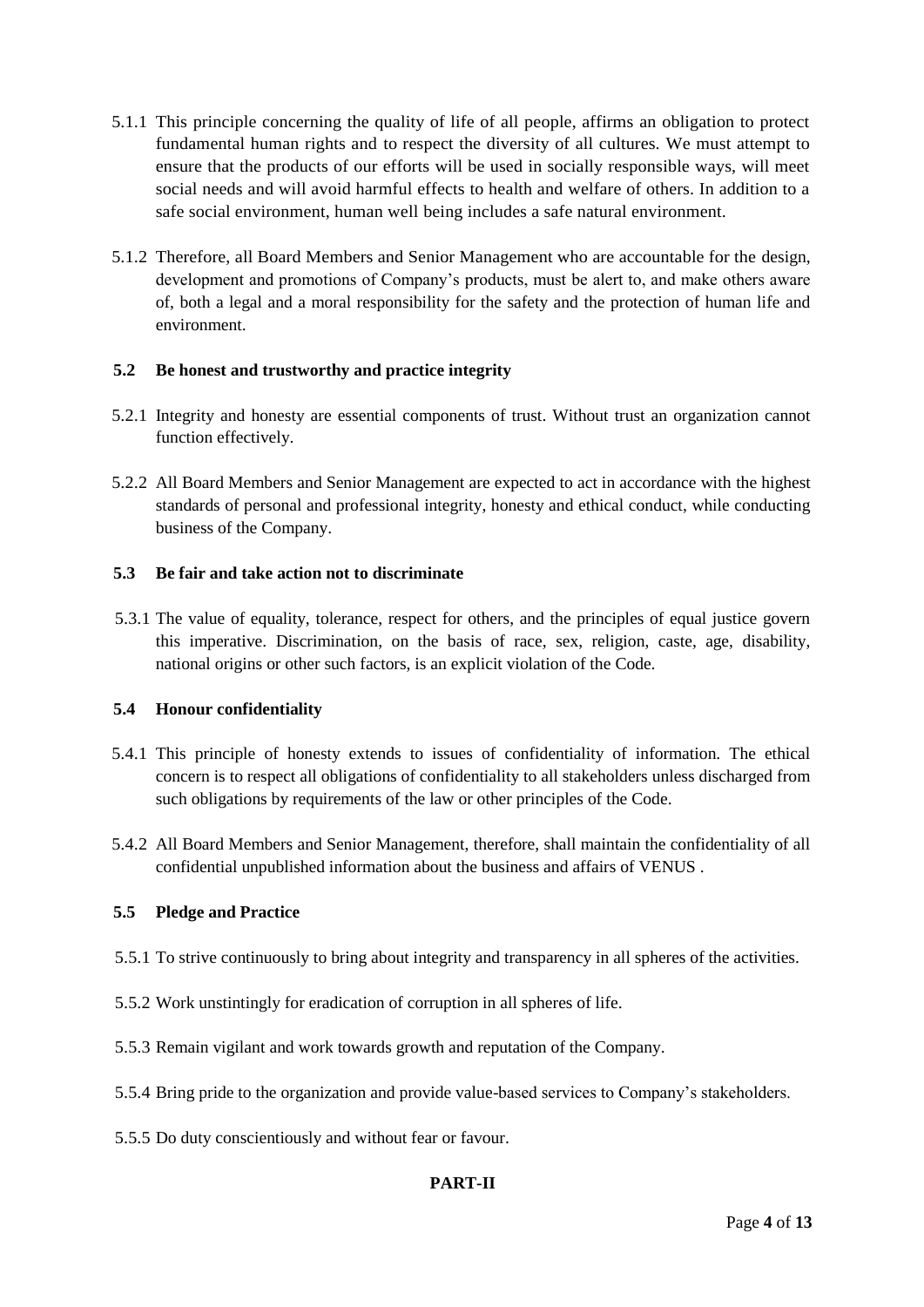# **6. SPECIFIC PROFESSIONAL RESPONSIBILITIES**

### **Vision**

To become high performing organization known for excellent customer service and building long term relationships with all partners.

#### **Mission**

We are a reliable company that fulfils its obligations with all our clients and grows in a profitable and sustainable way.

#### **Values**

Leadership, customer satisfaction, loyalty, team work, continuous improvement, creation of profitability and values, code of ethics, trust, loyalty, honesty.

- 6.1 **Strive to achieve the highest quality, effectiveness and dignity in both the processes and products of professional work:** - Excellence is perhaps the most important obligation of a professional. Everyone, therefore, should strive to achieve the highest quality, effectiveness and dignity in their professional work.
- 6.2 **Acquire and maintain professional competence: -** Excellence depends on individuals who take responsibility for acquiring and maintaining professional competence. All are, therefore, expected to participate in setting standards for appropriate levels of competence, and strive to achieve those standards.
- 6.3 **Compliance with laws: -** The Board Members and Senior Management of the VENUS shall comply with all the applicable provisions of existing local, state, national, and international laws. They should also follow and obey the policies, procedures, rules and regulations relating to business of the Company.
- 6.4 **Accept and provide appropriate professional review: -** Quality professional work depends on professional review and comments. Whenever appropriate, individual members should seek and utilize peer review as well as provide critical review of the work of theirs.
- 6.5 **Manage personnel and resources to enhance the quality of working life: -** Organizational leaders are responsible for ensuring that a conducive working and business environment is created for fellow employees to enable them delivering their best. The Board Members and Senior Management would be responsible for ensuring human dignity of all employees, would encourage and support the professional development of the employees of the Company by providing them all necessary assistance and cooperation, thus enhancing the quality of working.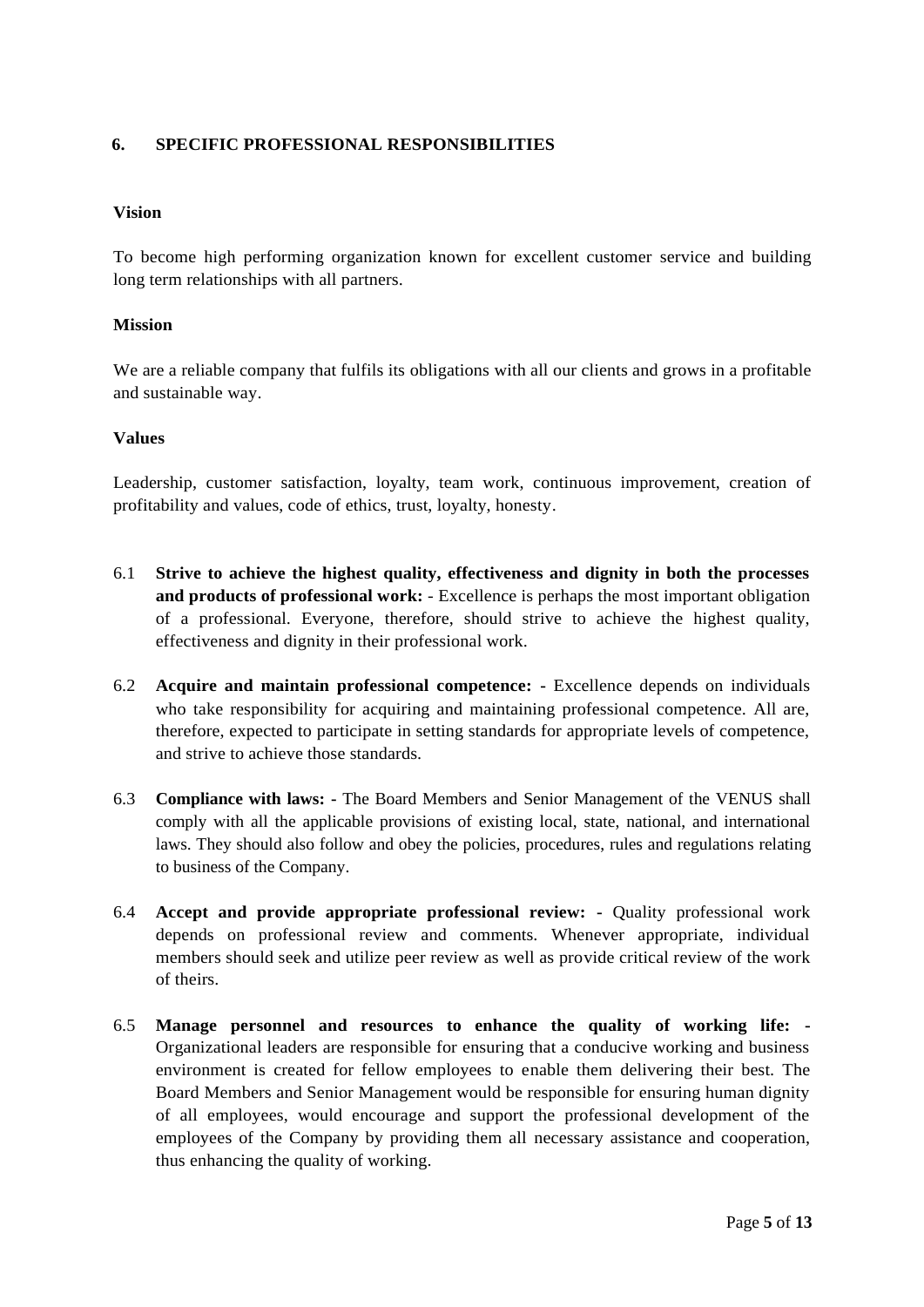- 6.6 **Be upright and avoid any inducements:** The Board Members and Senior Management shall not, directly or indirectly through their family and other connections, solicit any personal fee, commission or other form of remuneration arising out of transactions involving Company. This includes gifts or other benefits of significant value, which might be extended at times, to influence business for the organization or awarding a contract to an agency, etc.
- 6.7 **Observe Corporate Discipline: -** The flow of communication within the Company is not rigid and people are free to express themselves at all levels. Though there is a free exchange of opinions in the process of arriving at a decision, but after the debate is over and a policy consensus has been established, all are expected to adhere and abide by it, even when in certain instances one may not agree with it individually. In some cases policies act as a guide to action, in others they are designed to put a constraint on action. All must learn to recognize the difference and appreciate why they need to observe them.
- 6.8 **Conduct in a manner that reflects credit to the Company: -** All are expected to conduct themselves, both on and off duty, in a manner that reflects credit to the Company. The sum total of their personal attitude and behaviour has a bearing on the standing of Company and the way in which it is perceived within the organization and by the public at large.
- 6.9 **Be accountable to Company's stakeholders: -** All of those whom we serve, be it our Customers, without whom the Company will not be in business, the Shareholders, who have an important stake in its business, the Employees, who have a vested interest in making it all happen, the Vendors, who support the Company to deliver in time and Society to which Company is responsible for its actions – are stakeholders of the Company. All therefore, must keep in mind at all times that they are accountable to Company's stakeholders.
- 6.10 **Make proper Disclosures -** The Board Members and Senior Management shall make disclosures to the Board relating to all material financial and commercial transactions, if any, where they have personal interest, that may have a potential conflict with the interest of the Company at large.
- 6.11 **Prevention of Insider Trading:** The Board Members and Senior Management shall comply with the code of internal procedures and conduct for prevention of insider trading in dealing with securities of the Company.
- 6.12 **Identify, mitigate and manage business risks: -** It is everybody's responsibility to follow the Risk Management Framework of the Company to identify the business risks that surround function or area of operation of the Company and to assist in the Company-wide process of managing such risks, so that Company may achieve its wider business objectives.
- 6.13 **Protect properties of the Company: -** The Board Members and Senior Management shall protect the assets including physical assets, information and intellectual rights of the Company and shall not use the same for personal gains.

# **PART-III**

# **7. SPECIFIC ADDITIONAL PROVISIONS FOR BOARD MEMBERS AND SENIOR**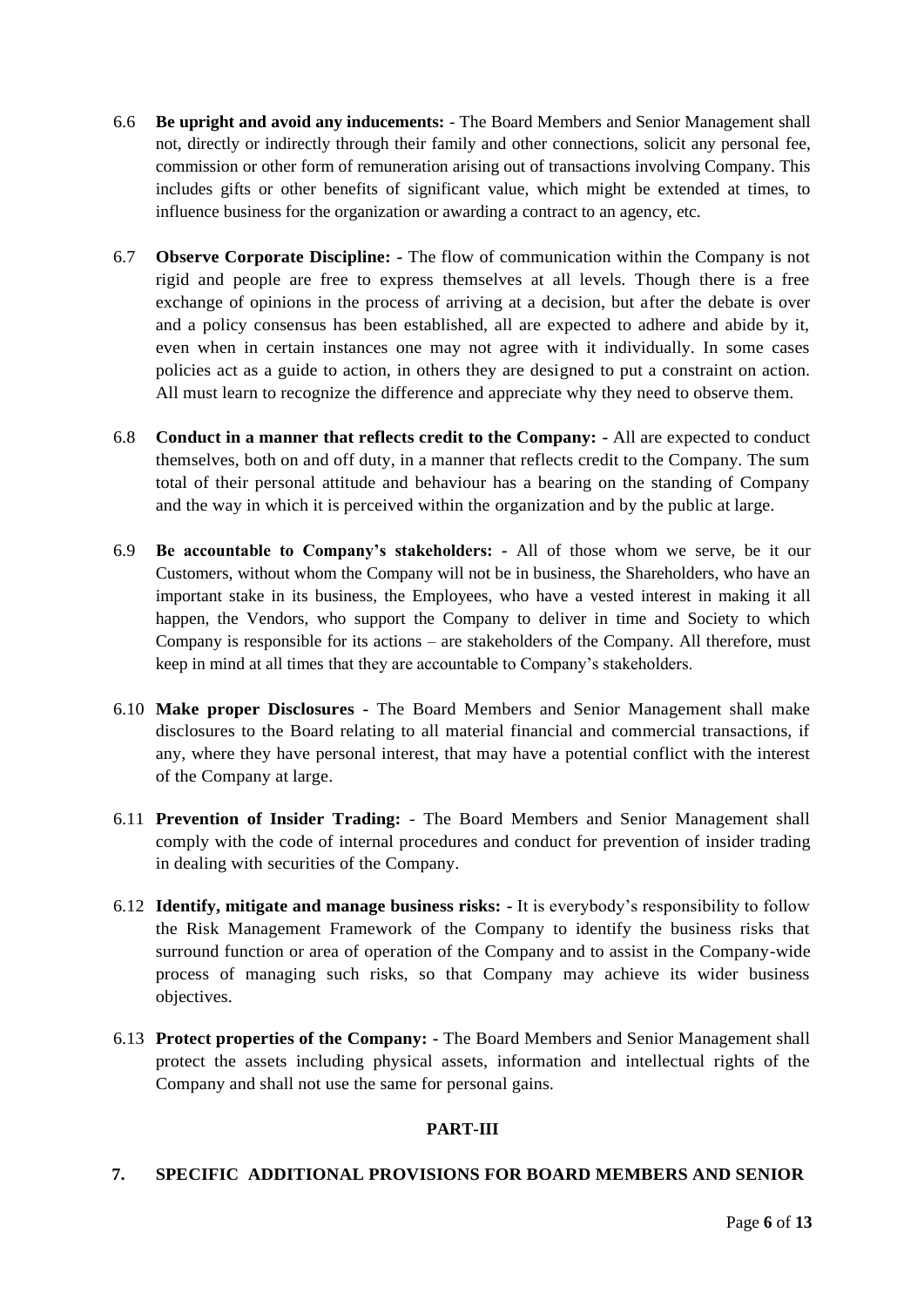# **MANAGEMENT**

7.1 **As Board Members and Senior Management: -** They shall undertake to actively participate in the meetings of the Board and Committees on which they serve.

# **7.2 As Board Members.**

- 7.2.1 Undertake to inform the Chairman and Managing Director/Company Secretary of the Company of any changes in their other Board positions, relationship with other business and other events/circumstances/conditions that may interfere with their ability to perform Board/Board Committee duties or may impact the judgement of the Board as to whether they meet the independence director requirements of SEBI LODR Regulations with stock exchanges and the Guidelines of DPE.
- 7.2.2 Undertake that without prior approval of the disinterested members of the Board, they will avoid apparent conflict of interest. Conflict of interest may exist when they have personal interest that may have a potential conflict with the interest of the Company. Illustrative cases can be:
	- **Related Party Transactions:** Entering into any transactions or relationship with Company or its subsidiary in which they have a financial or other personal interest (either directly or indirectly such as through a family member or relation or other person or other organization with which they are associated).
	- **Outside Directorship:** Accepting Directorship on the Board of any other Company that competes with the business of the Company.
	- **Consultancy/Business/Employment:** Engaging in any activity (be it in the nature of providing consultancy services, carrying on business, accepting employment) which is likely to interfere or conflict with their duties/ responsibilities towards Company. They should not invest or associate themselves in any other manner with any supplier, service provider or customer of the Company.
	- **Use of Official position for personal gains:** Should not use their official position for personal gains.

#### 7.3 **Compliance with the Code of Business Conduct and Ethics**.

# 7.3.1 **All Members of the Board and Senior Management of Company shall uphold and promote the principles of the Code.**

The future of the organization depends on both technical and ethical excellence. Not only it is important for Board Members and Senior Management to adhere to the principles expressed in the Code, each of them should also encourage and support adherence by others.

#### 7.3.2 **Treat violations of the Code as inconsistent association with the organization.**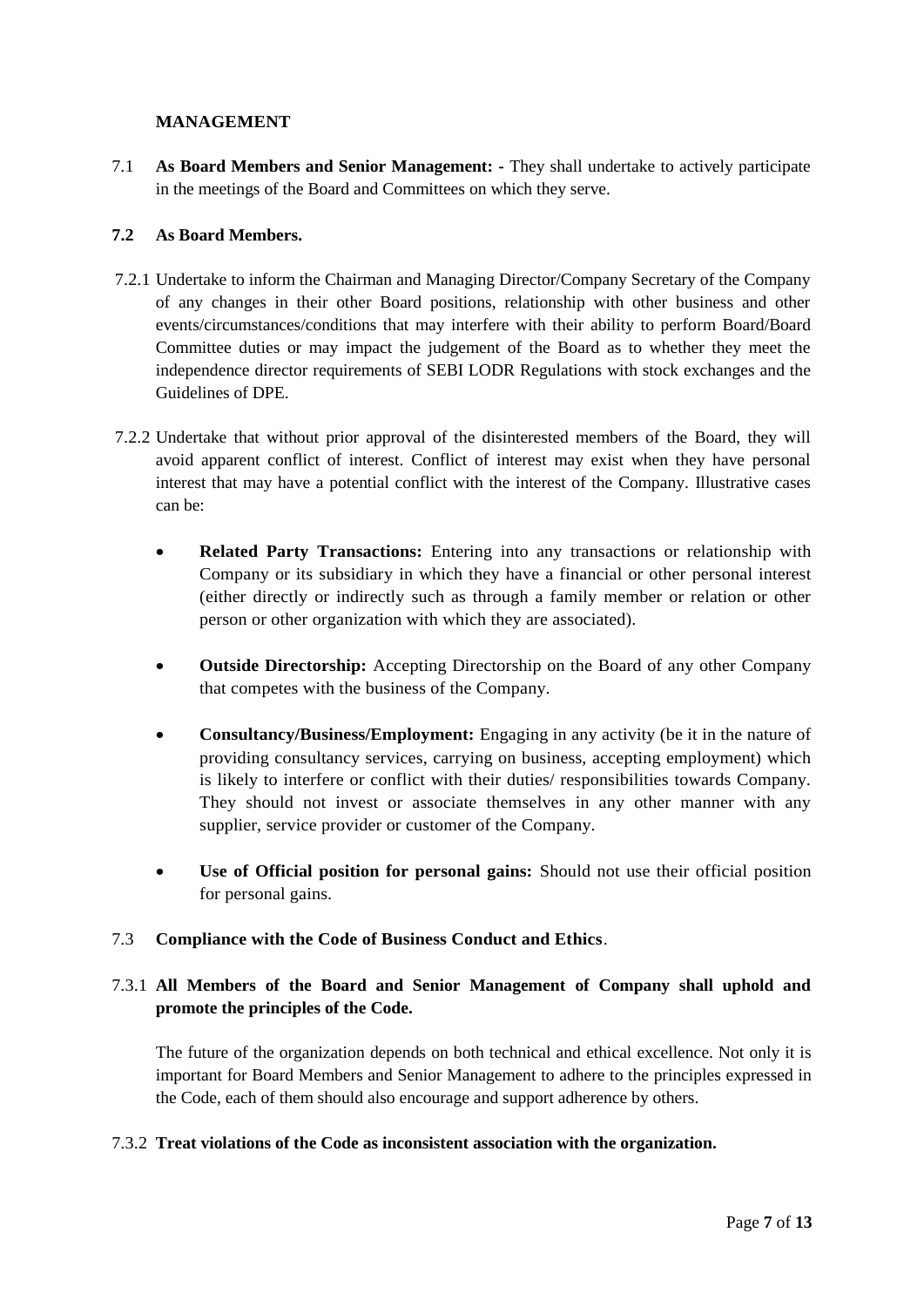If any of the Board Members or Senior Management does not follow the Code, the penalty for the breach shall be considered by the Board for initiating appropriate action as deemed necessary.

# **7.4 Miscellaneous Points.**

# 7.4.1 **Continual updation of Code.**

The Code is subject to continuous review and updation in line with any changes in law, changes in Company's philosophy, vision, business plans or otherwise as may be deemed necessary by the Board and all such amendments/ modifications shall take effect prospectively from the date stated therein.

# 7.4.2 **Where to seek clarifications.**

Any member of Board or Senior Management requiring any clarification regarding the Code may contact the [Company Secretary/any officer specifically designated] by the Board.

# **8. REVIEW/ AMENDMENT**

The Board may review and amend the Code, as and when deemed fit. In case of any amendment(s), clarification(s), circular(s) etc. issued by the relevant authorities, not being consistent with the provisions laid down under the Code, then such amendment(s), clarification(s), circular(s) etc. shall prevail upon the provisions hereunder and the Code shall stand amended accordingly from the effective date as laid down under such amendment(s), clarification(s), circular(s), etc.

# **9. PLACEMENT OF THE CODE ON WEBSITE**

The Code and any amendment thereto shall be hosted on the website of the Company.

# **10. ANNUALCOMPLIANCEREPORTING**

- 10.1 All Board Members shall affirm compliance of the Code within 30 days of close of every financial year. The Annual Report of the Company shall contain a declaration to this effect signed by the Chairman and Managing Director. A proforma of such declaration that forms part of Annual Compliance Report is at Annexure-3. The Annual Compliance Report shall be forwarded to the Company Secretary. If any Director/Senior Management Personnel leaves the Company any time during a financial year, he/she shall send a communication to Company Secretary affirming compliance of the Code till the date of his/her association with VENUS .
- 10.2 The Chairman and Managing Director of the Company and the Whole Time Finance Director or any other person heading the finance function shall certify to the Board that there are, to the best of their knowledge and belief, no transactions entered into by the Company during the year which are fraudulent, illegal or in violation of the Code.

# **11. ENFORCEMENT OF CODE OF CONDUCT**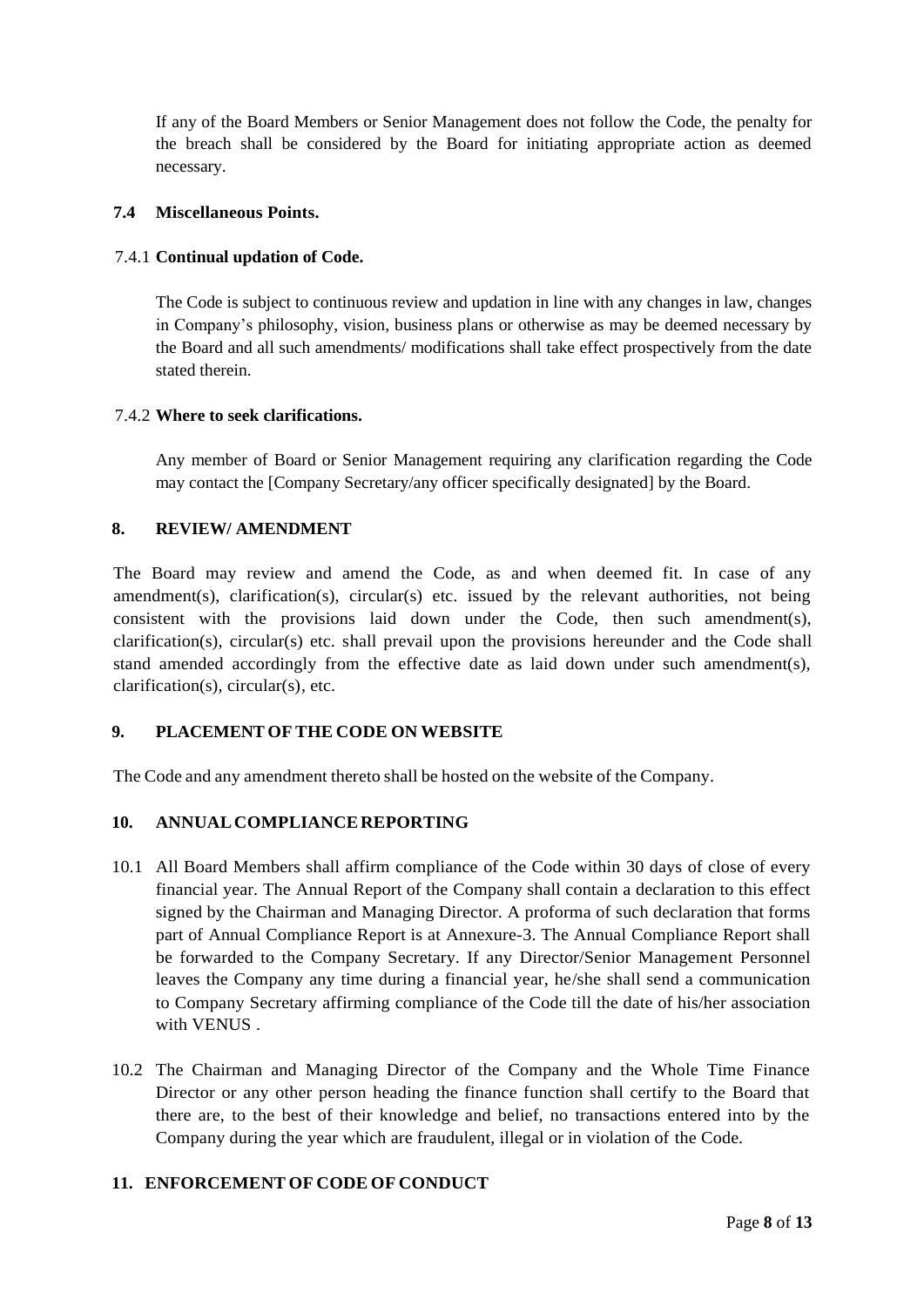Each Board Member shall be accountable for fully complying with the Code.

# **12. ACKNOWLEDGEMENT OF RECEIPT OFTHE CODE**

All Board Members shall acknowledge receipt of the Code or any modification(s) thereto, in the acknowledgement form as at Annexure-4 and forward the same to the Company Secretary indicating that they have received, read, understood and agreed to comply with the Code.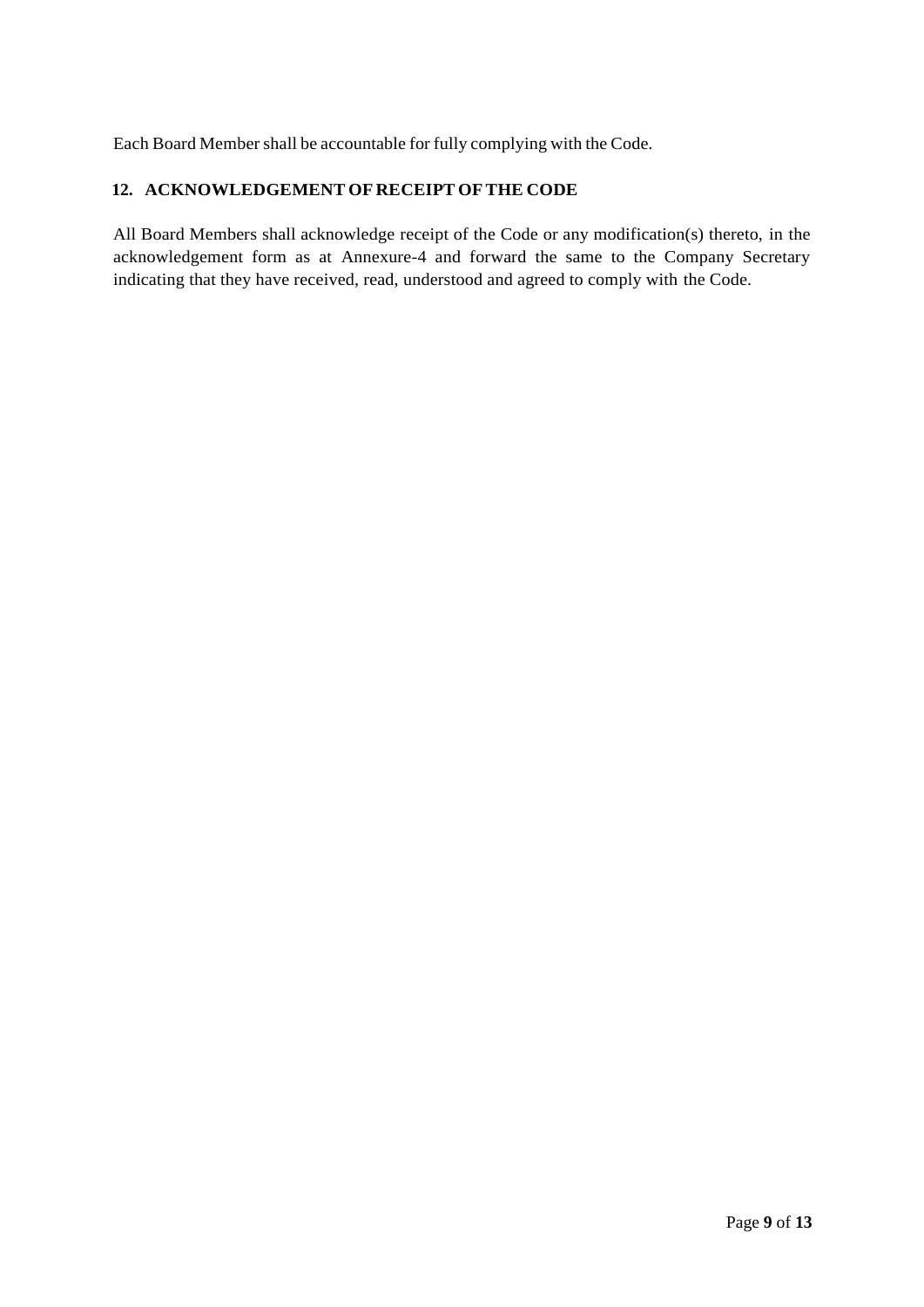#### **ANNEXURE-1**

#### **DUTIES OF THE DIRECTOR(S)**

As per Section 166 of the Act, Director(s) shall:

- 1. Subject to the provisions of the Act, act in accordance with the Articles of Association of the Company.
- 2. Act in good faith in order to promote the objects of the Company for the benefit of its members as a whole, and in the best interest of the Company, its employees, the shareholders, the community and for the protection of environment.
- 3. Exercise his duties with due and reasonable care, skill and diligence and shall exercise independent judgement.
- 4. Not involve oneself in a situation in which he may have a direct or indirect interest that conflicts, or possibly may conflict, with the interest of the Company.
- 5. Not achieve or attempt to achieve any undue gain and or advantage either to himself or to his relatives, partners, or associates and if such director is found guilty of making any undue gain, he shall be liable to pay an amount equal to that gain to the Company.
- 6. Not assign his office and any assignment so made shall be void.

#### **DUTIES OF INDEPENDENT DIRECTORS**

As per Schedule IV of the Act, the Independent Directors shall:

- 1. Undertake appropriate induction and regularly update and refresh their skills, knowledge and familiarity with the Company;
- 2. Seek appropriate clarification or amplification of information and, where necessary, take and follow appropriate professional advice and opinion of outside experts at the expense of the Company;
- 3. Strive and attend all meetings of the Board of Directors and of the Board Committees of which he is a member;
- 4. Participate constructively and actively in the committees of the Board in which they are chairpersons or members;
- 5. Strive to attend the general meetings of the Company;
- 6. Where they have concerns about the running of the Company or a proposed action, ensure that these are addressed by the Board and, to the extent that they are not resolved, insist that their concerns are recorded in the minutes of the Board Meeting;
- 7. Keep themselves well informed about the Company and the external environment in which it operates;
- 8. Not unfairly obstruct the functioning of an otherwise proper Board or committee of the Board;
- 9. Pay sufficient attention and ensure that adequate deliberations are held before approving related party transactions and assure themselves that the same are in the interest of the Company;
- 10. Ascertain and ensure that the Company has an adequate and functional vigil mechanism and to ensure that the interests of a person who uses such mechanism are not prejudicially affected on account of such use;
- 11. Report concerns about unethical behaviour, actual or suspected fraud or violation of the Company's code of conduct or ethics policy;
- 12. Act within their authority, assist in protecting the legitimate interest of the Company, shareholders and its employees;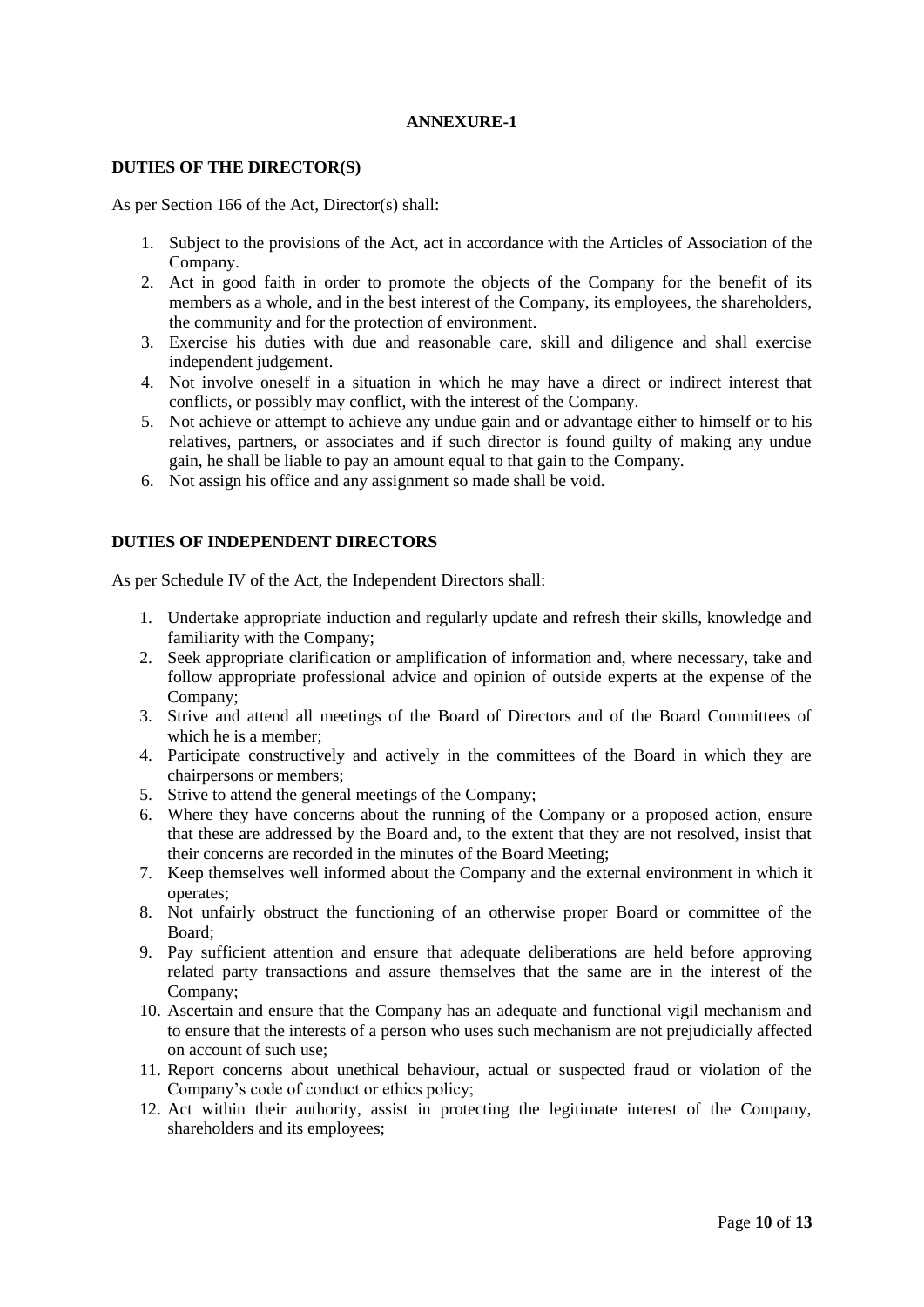13. Not disclose confidential information, including commercial secrets, technologies, advertising and sales promotion plans, unpublished price sensitive information, unless such disclosure is expressly approved by the board or required by law.

#### **ANNEXURE-2**

### **DEFINITION OF RELATIVE**

List of relatives as per Section 2 (77) of the Companies Act, 2013 read with the rule 4 of the Companies (Specification of Definition Details) Rules, 2014

Meaning of "relative" with reference to any person, means anyone who is related to another, if

- (a) they are members of a Hindu undivided family; or
- (b) they are husband and wife; or
- (c) the one is related to the other in the manner as below:

### **LIST OF RELATIVES AS PER SECTION 2 (77) OF COMPANIES ACT, 2013**

| 1.  | Spouse                             |  |
|-----|------------------------------------|--|
| 2.  | Member of HUF                      |  |
| 3.  | Father (including Step father)     |  |
| 4.  | Mother (including Step Mother)     |  |
| 5.  | Son(including Step Son)            |  |
| 6.  | Son's Wife                         |  |
| 7.  | Daughter (including step-daughter) |  |
| 8.  | Daughter 's Husband                |  |
| 9.  | Brother (including Step – Brother) |  |
| 10. | Sister (including Step-Sister)     |  |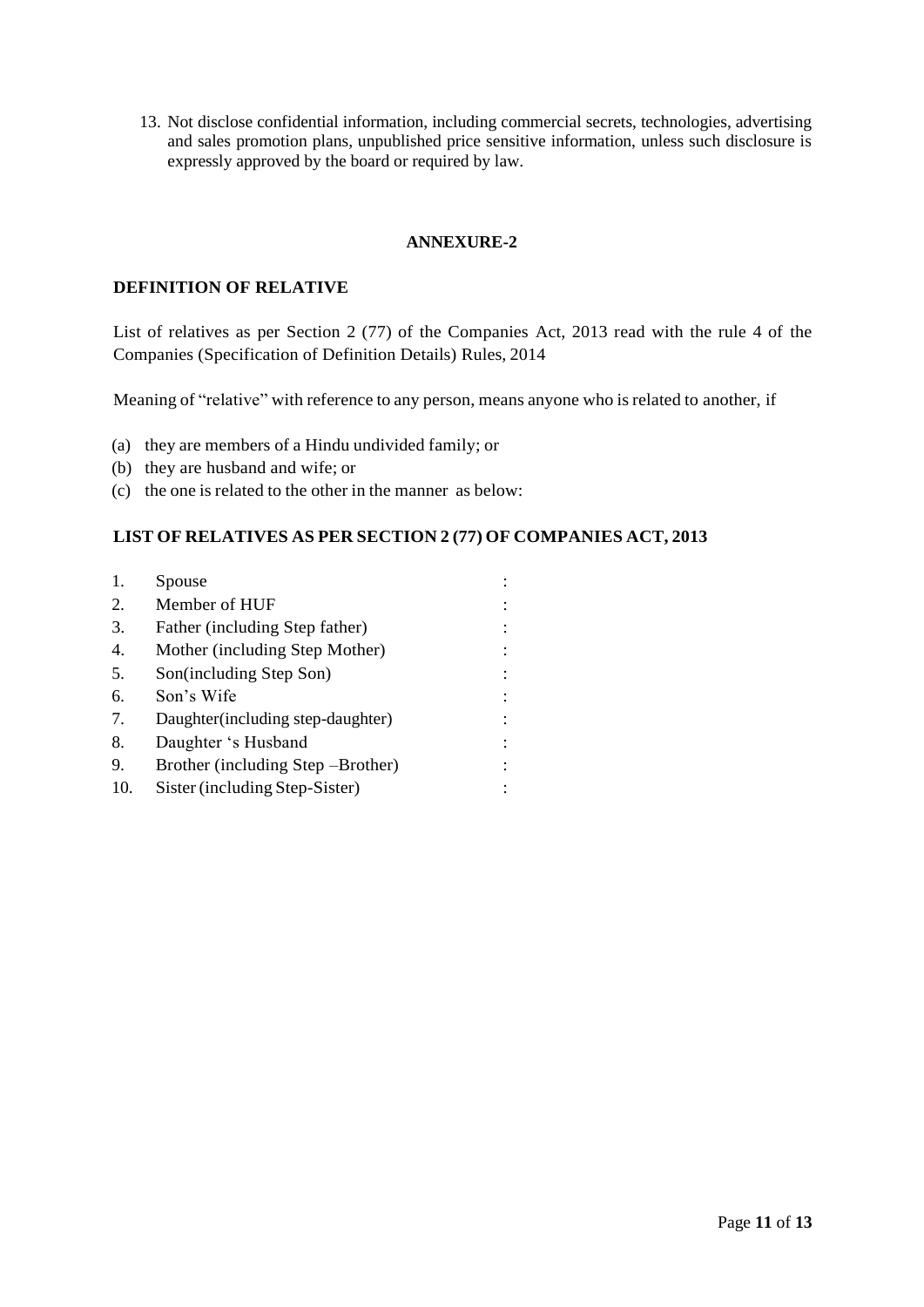#### **ANNEXURE-3**

#### **CODE OF CONDUCT FOR BOARD MEMBERS**

### **ANNUALCOMPLIANCEREPORT**

I, ARUN AXAYKUMAR KOTHARI holding the position of Managing Director of the Company, do hereby solemnly affirm that to the best of my knowledge and belief, I have fully complied with the provisions of the **CODE OF CONDUCT FOR BOARD OF DIRECTORS AND SENIOR MANAGEMENT OF THE COMPANY** during the financial year ending March 31, 2021.

Signature : Name : ARUN AXAYKUMAR KOTHARI Date : 21/10/2021 Place :Dhaneti